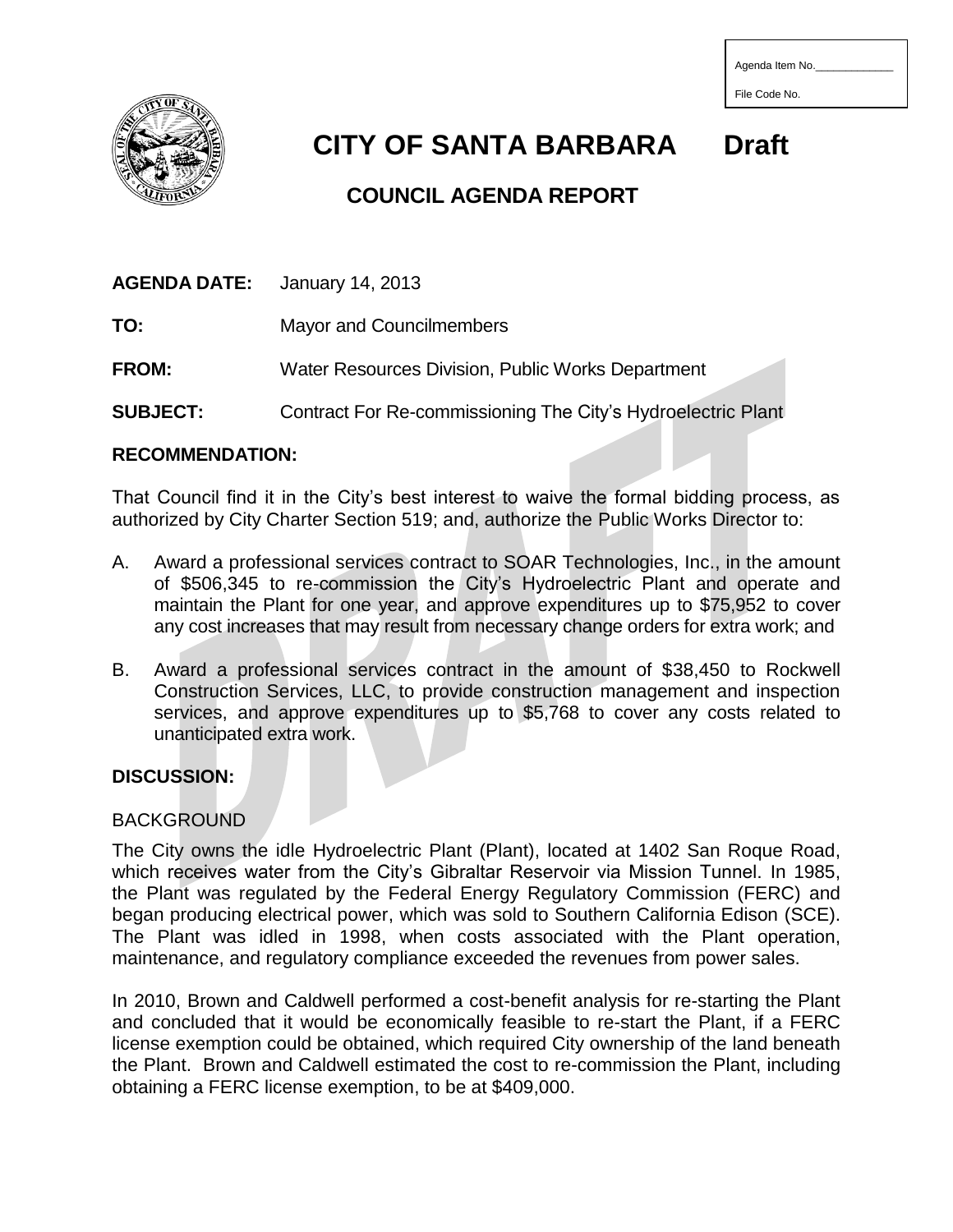Council Agenda Report Contract For Re-commissioning The City's Hydroelectric Plant January 14, 2013 Page 2

Staff successfully worked with the federal government to have the land beneath the Plant deemed surplus property. This allowed City Council to authorize the purchase of the land. A FERC letter, dated November 21, 2013, stated that the Plant was exempt from licensing requirements. Council also authorized execution of a Renewable and Alternative Power Public Water and Wastewater Agency Agreement with SCE to allow Plant-generated electrical power to be fed into SCE's power grid.

#### PROJECT DESCRIPTION

The project scope for restarting the Plant includes replacing, renovating and upgrading the existing equipment to better regulate water flows through the facility, and installing modern sensors, telemetry, and programmable logic controllers to manage the power production and feed into the SCE power grid. It is proposed that the contractor be responsible for operating and maintaining the Plant for one year after re-commissioning the Plant. All costs associated with the reliable operation of the Plant during the one-year period would be the contractor's responsiblility, unless unforseen problems arise that are unrelated to the re-commissioning work.

#### CONTRACTOR SELECTION

The Goleta Water District (GWD) owns a similar-sized hydroelectric plant at their Van Horne Reservoir, which was in need of repair and renovation. GWD sent a Request for Proposals (RFP) for turbine generator replacement and upgrades of the plant to twentyone qualified engineering contractor firms. As a result of this competitive process, in 2011, GWD awarded a contract to General Pump and SOAR Technologies, Inc., (SOAR). The project was successfully completed to GWD's satisfaction.

Through a competitive RFP process, GWD selected Rockwell Construction Services (RCS) to perform construction management and inspection services, including contract and design review of SOAR's work on GWD's hydroelectric plant. RCS was selected for their expertise in hydroelectric technology and electronic control systems. RCS also successfully performed similar services for the Goleta Sanitary District on the district's recent \$29.5M capital improvement project at their wastewater treatment plant.

In 2012, based on GWD's positive experience with SOAR and on recommendations from agencies with similar facilities, the City issued a purchase order to SOAR for \$10,000 to provide professional services to obtain necessary agreements from SCE for the Plant. In 2013, SOAR's purchase order was increased by \$12,996, for a total of \$22,996, for SOAR to identify all work necessary to renovate and modernize the Plant.

Based on GWD's recent competitive RFP process and positive experience with SOAR and RCS, and based on the many positive recommendations staff has received for both firms on their proven ability and relevant experience on similar hydroelectric projects, staff recommends that Council find it in the City's best interest to waive the formal bidding process as authorized by City Charter Section 519 and authorize the Public Works Director to award a professional services contracts to both SOAR and RCS to assist with re-commissioning the Plant.